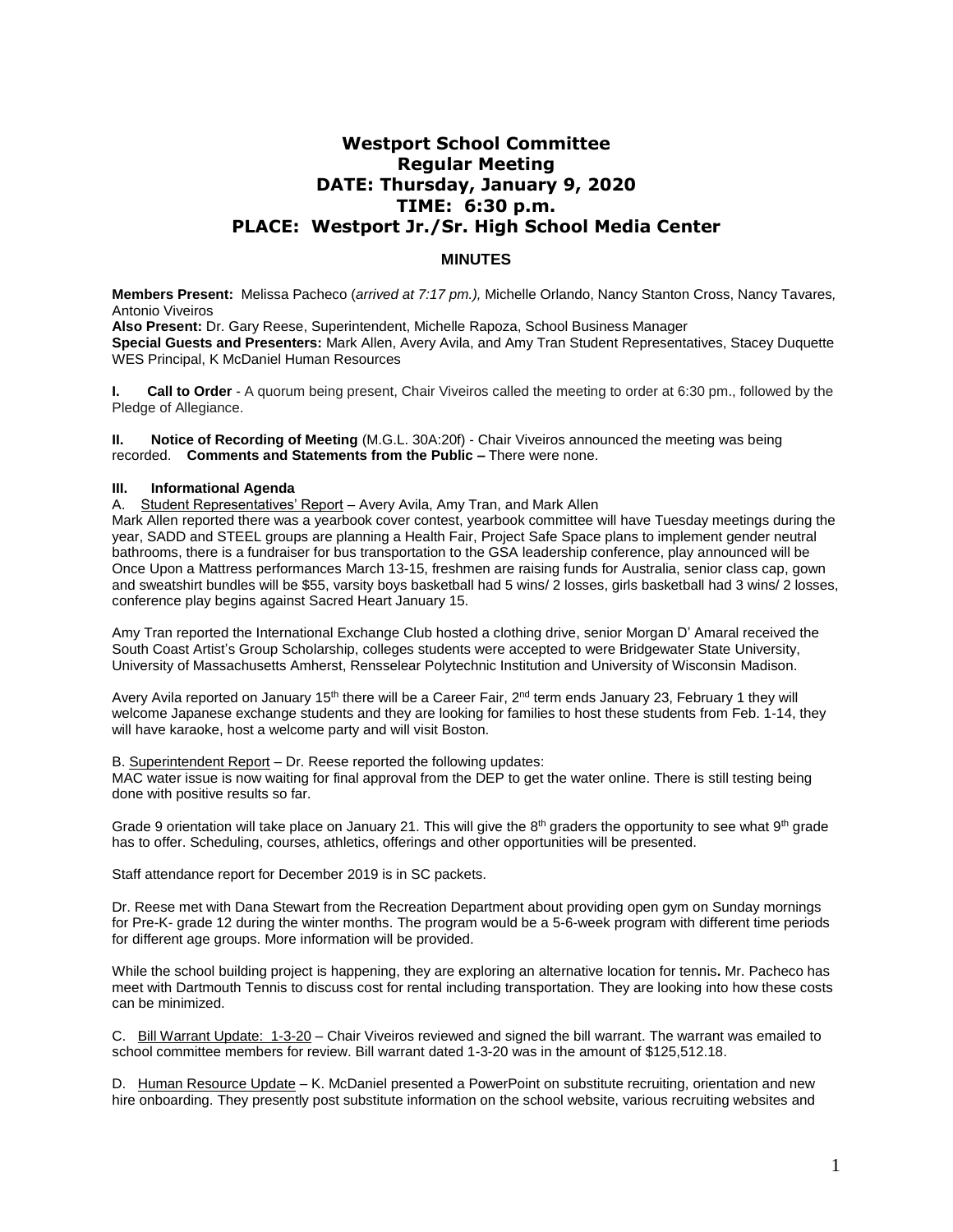various other sources used to get information disseminated. Over the past 6 months, 120 people came through to attend the orientation. They do outreach and presently have 90 active substitutes with different availabilities, so not all of these people are working on a regular basis. Next, she covered regular staffing and how they acclimate them into the district.

E. WES School Program Spotlight – S. Duquette requested to place a spotlight on the Drama Club. Their production of Frozen Jr. added students from the JRSR High School and MAC. Student Alex came to the microphone and explained her experience with playing the part of Elsa from Frozen. By doing this play, the choreography and songs have given her confidence, she is learning to work with a team and she shared that this experience makes her feel better about herself. The play directors (Music and Chorus teachers) expressed that the 70 students are working well together. The play dates will be February 6,7,8 in the JRSRHS auditorium.

F. FY21 Budget Presentation (Separate Cover) – Dr. Reese reported that members received packets and binders on the FY21 Budget. Next week Department Heads will be here to present. Dr. Reese began with the vision and mission statements, district improvement goals and guiding priorities for the FY21 school budget.

Mrs. Rapoza explained Special Education enrollment from FY14-20, grants and the impact on the budget, free and reduced lunch percentages, student fees, school enrollment statistics, student enrollment by grade and the budget timeline.

Ms. Stanton Cross suggested that the district needs to look at other co-ops for sports offerings and to speak about options with Mr. Pacheco.

### *Ms. Pacheco arrived here at 7:17 pm.*

Dr. Reese explained the proposed budget is \$19,477,288 reflecting a 3.7% increase. \$19,328,679 is the Town proposed budget reflecting a 2.9% increase. A chart and graph depicting category breakdowns as well as salaries versus expenses for the FY21 budget was presented. Chomebooks are not included in this FY21 budget.

A request to have a breakdown of the students coming into the district under school choice and why they chose to come to Westport was made.

G. WJSHS Student/Teacher Schedule 2020-2021 Update – A sample teacher schedule for the HS was presented. Still needed is a schedule for the Jr. High to be able to make comparisons. Members decided to table this issue for now, meet at 5 pm. next meeting and have a Working Session to discuss scheduling. Requests were made to have a specialist schedule, explanation of what duties consist of and how common planning will work including ownership and reporting.

#### H. Subcommittee Updates –

Cable Commission – Ms. Stanton Cross has nothing new to report.

Build Re-Use Committee – Mr. Viveiros reported nothing has changed.

Campground Use Subcommittee – Ms. Stanton Cross reported an RFP has been submitted for a site engineer. Funds are being requested in an article for special Town meeting not to exceed \$10,000. Funds cannot come out of discretionary funds.

School Building Committee – Mr. Viveiros reported the SBC had a meeting last night. The land survey is still ongoing. A meeting was held with the DEP about the public water supply well and the current use of the WES well. There is an option to have 2 tiered fields. They are waiting for a response from the DEP on the fields. Additional well in back of the campground was discussed. Design Subcommittee voted on the colors for the exterior brick and design panels. Presently they are \$1.4 million under budget, so they are discussing the possibility of getting back some of the value management items that were cut. Erosion control measures are continuously being deployed and the DEP visit stated everything looked good at the site. Guaranteed Maximum Price GMP is \$73,650,000 and total project price is \$96.8 million. Framing for the high school side starts next week, concrete work being done and the middle school frame is up. Dr. Reese and Mr. Viveiros attend the weekly construction meetings.

Audit Subcommittee - Ms. Orlando reported they will meet on Tuesday.

Policy Subcommittee – Mrs. Pacheco will schedule a meeting at the end of January.

## **IV. Action Agenda**

A. Review and Act on Minutes of Thursday, December 19, 2019 – A motion was made to approve the Minutes of Thursday, December 19, 2019. Motion by Stanton Cross, seconded by Orlando 5/0/0